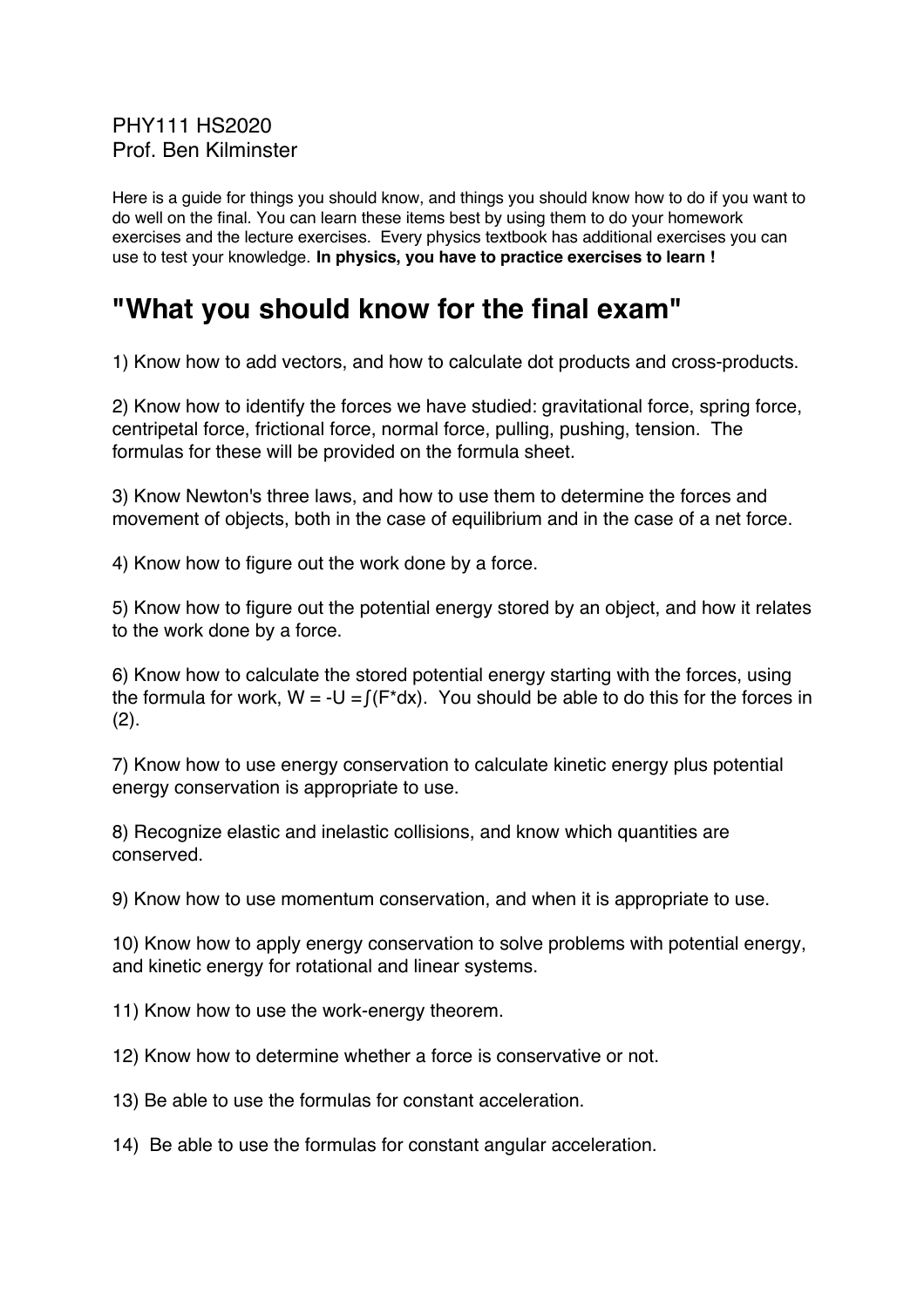15) Know how to calculate position, velocity, and acceleration for 2-D motion with either gravitational acceleration or centripetal acceleration.

16) Know how to use X,Y,Z coordinates, as well as r, theta, phi coordinates.

17) Know how force, momentum, and impulse relate.

18) Know how to calculate the center of mass of a system.

19) Know how to calculate the moment of inertia of a rotating object. You should be able to do this for simple objects like rods, disks, cylinders or spheres.

20) Know how to apply the parallel axis theorem (Steiner's theorem) to calculate the moment of inertia through an arbitrary axis.

21) Know how to calculate torque in terms of force and radius, as well as Newton's law for rotation that relates the sum of torques to moment of inertia and angular acceleration.

22) Know how to calculate the angular momentum of a rotating object.

23) Know when and how to apply angular momentum conservation.

24) Know how torque and angular momentum are related.

25) Understand how to use the right-hand rule for torque and angular momentum, as well as changes in angular momentum resulting from torque.

26) Be able to study a problem and determine which direction these vectors point : **θ, ω,** , L, τ. 

27) Know how to determine the kinetic energy of rotation, and the work and power done to rotate an object.

28) Know how much rotational kinetic energy and linear kinetic energy an object has. Know how the angular velocity, acceleration, and position are related to the linear velocity, acceleration, and angle for a rolling object (rolling condition).

29) Know what precession is, and how to calculate it from a system with changing angular momentum due to a torque.

30) Know your units for all variables. Know how to convert units.

31) Know the conditions for static equilibrium and how to determine the torques and forces.

32) Know how to find the center of gravity, and when objects are stable.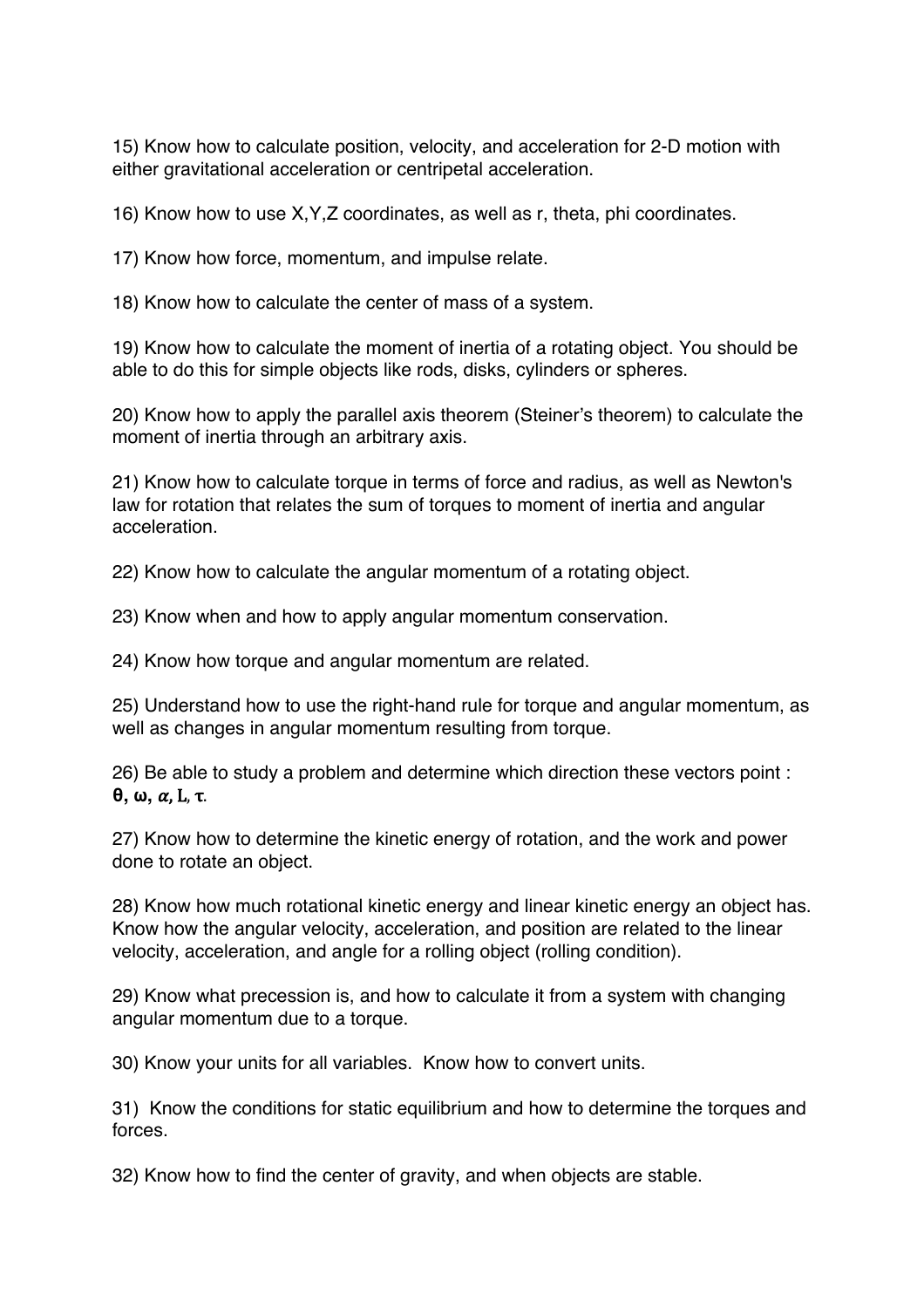33) Be able to use the sum of the forces to recognize a simple harmonic oscillator by the acceleration being proportional and opposite sign to the displacement. Know the equation of motion for a simple harmonic oscillator. Know how to find the angular velocity from the equation of motion. Know the solution to the equation of motion.

34) Understand the basic simple harmonic oscillators: spring, simple pendulum, pendulum of an object with rotational inertia, torsion pendulum

35) Know how to determine the total energy in a simple harmonic oscillator from the amplitude.

36) Know how a damped simple harmonic oscillator with damping force -b\*v differs from a harmonic oscillator, recognize its equation of motion, and understand its solution. Know how the energy and amplitude change. Note that some of the formulas for this are on the formula sheet.

37) Know how to add a driving force and what the Q factor is.

38) Know what a pseudo force is, and how to determine it. The exam will **not** cover specific cases of pseudoforces.

39) Fluids: know how force and pressure relates.

40) Know how to apply Pascal's principle with force and area.

41) Know how to apply Archimedes' principle to understand pressure at different heights, and buoyant forces.

42) Know how to apply the Continuity equation to fluid motion, and relationship between velocity, area, and flow rate.

43) Know how to use Bernoulli's equation for many different types of problems.

44) Understand the Venturi effect and how to calculate pressure  $\leftrightarrow$  velocity.

45) Laminar flow / adhesive / cohesive forces / surface tension, Reynold's number will **not** be on the exam.

46) Understand the formula for a wave propagating.

47) Be able to solve problems for a wave propagating on a string, and how tension and mass per length affect velocity.

48) Waves: know how to determine wavelength, wave number, amplitude, angular frequency, frequency, period, etc.

49) Know how frequency, wavelength, and wave velocity relate.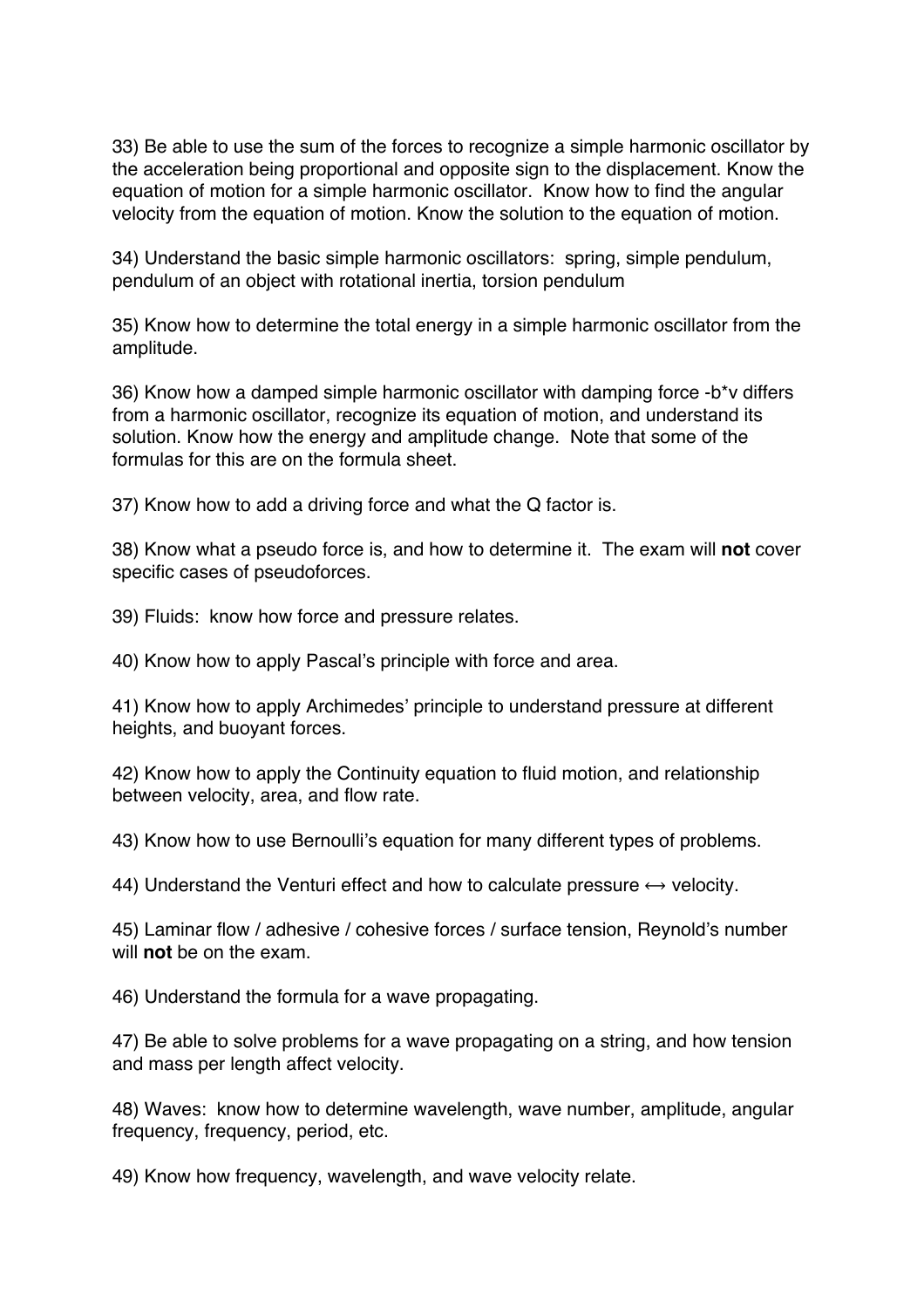50) Know what standing waves are. Know how to find nodes and anti-nodes.

51) Be able to determine the allowed wavelengths and frequencies (the harmonic frequencies and wavelengths) from the velocity of the wave and the number of nodes and anti-nodes within a length L.

52) Know how to get standing wave functions from amplitude, wavelength/wavenumber, and frequency/angular frequency.

53) Know how to combine two waves with same frequency and wavelength but different phases.

- 54) Know how to add standing waves.
- 55) Know how to check if a function is a solution to the wave equation.
- 56) Understand how to calculate the speed of sound in a fluid or a solid.
- 57) Know how to figure out allowed frequencies and wavelengths of sound waves.
- 58) Understand how to use the formulas for sound intensity.
- 59) Know how to use the equations for Young's modulus and Bulk's modulus.

60) Understand conditions for constructive and destructive interference of two waves.

61) Calculate Doppler shift of moving source or receiver.

62) Lecture in week 13 on complex math and Fourier series and Fourier transforms will **not** be on final exam.